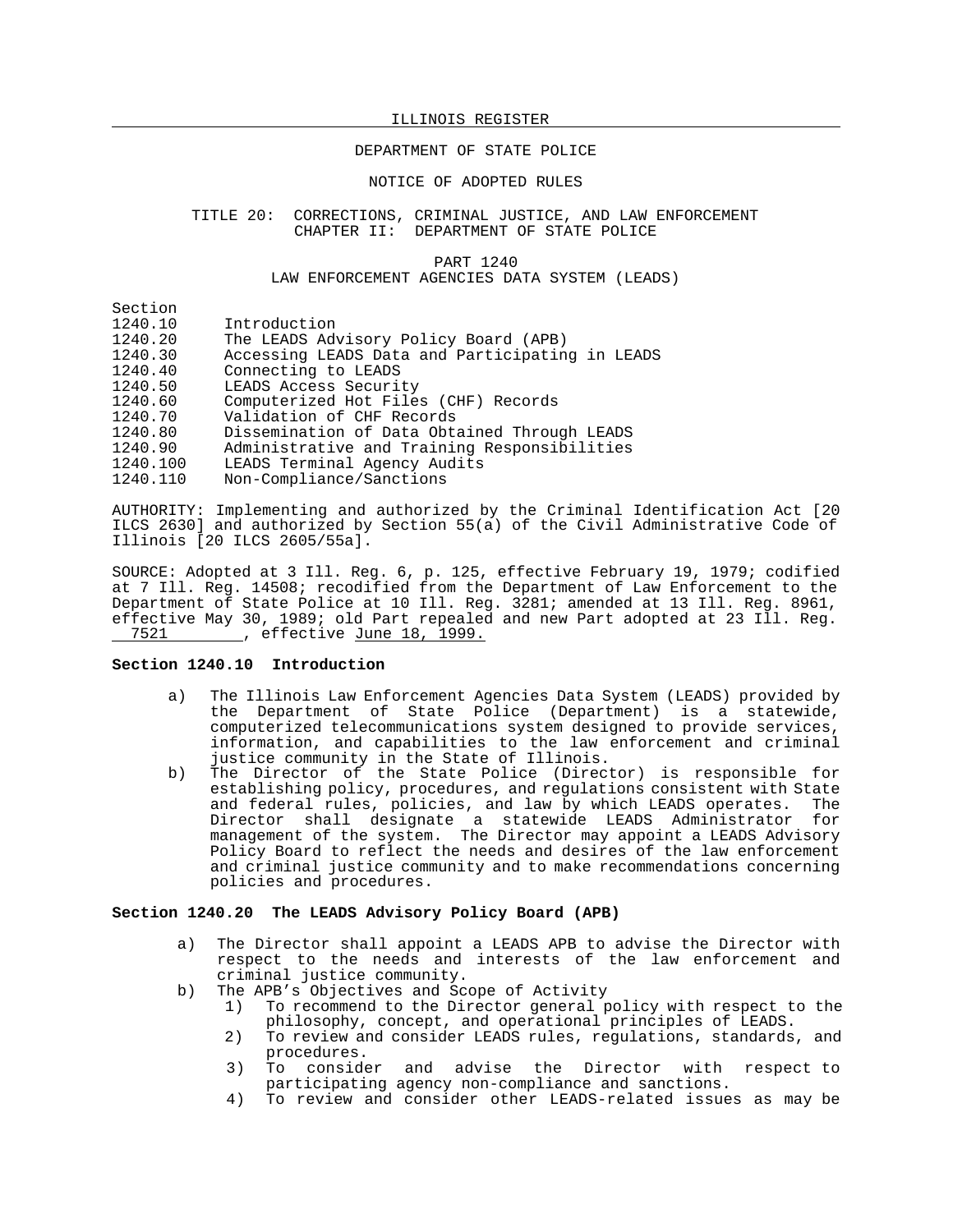# DEPARTMENT OF STATE POLICE

NOTICE OF ADOPTED RULES

requested by the Director.

c) The APB, subject to the Director's approval, shall establish its own bylaws and procedures.

## **Section 1240.30 Accessing LEADS Data and Participating in LEADS**

- a) Access to and the extent of participation in LEADS are determined by the criteria in this Section.
- b) Definitions as used in this Section
	- 1) "Direct access" refers to having a terminal device or computer located on the agency's premises connected by a data communications link to the LEADS computer.
	- 2) "Full access" refers to direct access to all LEADS data and services.
	- 3) "LEADS data" refers to all data available through the LEADS computer.
	- 4) "LEADS services" refer to:
		- A) providing access to LEADS files;
		- B) processing messages through LEADS;
		- C) providing training and technical support to LEADS users; and
		- D) other LEADS-related services that may become available from the Department.
	- 5) "Less than full access" refers to limited access to some LEADS data and services.
- c) Criteria for Full Access
	- To qualify for full access to LEADS:
	- 1) the following criteria must be met:
		- A) The candidate organization must be a criminal justice agency as defined in the U.S. Department of Justice Regulations on Criminal Justice Information Systems (28 CFR 20, Subpart A); or
		- B) The candidate organization must be under the management control of a criminal justice agency; or
		- C) The candidate organization must be a governmental consolidated dispatch center for providing police dispatch services and must have entered into a specific agreement with a criminal justice agency to provide services for the administration of criminal justice pursuant to that agreement. The agreement must be approved by the LEADS Administrator and incorporated into the LEADS interagency agreement; or
		- D) The candidate organization must be a non-governmental railroad or campus police department that performs the administration of criminal justice, has arrest powers pursuant to State statute, allocates a substantial part of its budget to the administration of justice, and meets the training requirements established by law for peace officers; or
		- E) The candidate organization must be authorized by law to access some or all LEADS data and the organization's utilization of LEADS will not adversely impact criminal justice proposes; and
		- 2) The participating organization must enter into a LEADS interagency agreement reflecting rights and duties of the parties.

**Section 1240.40 Connecting to LEADS**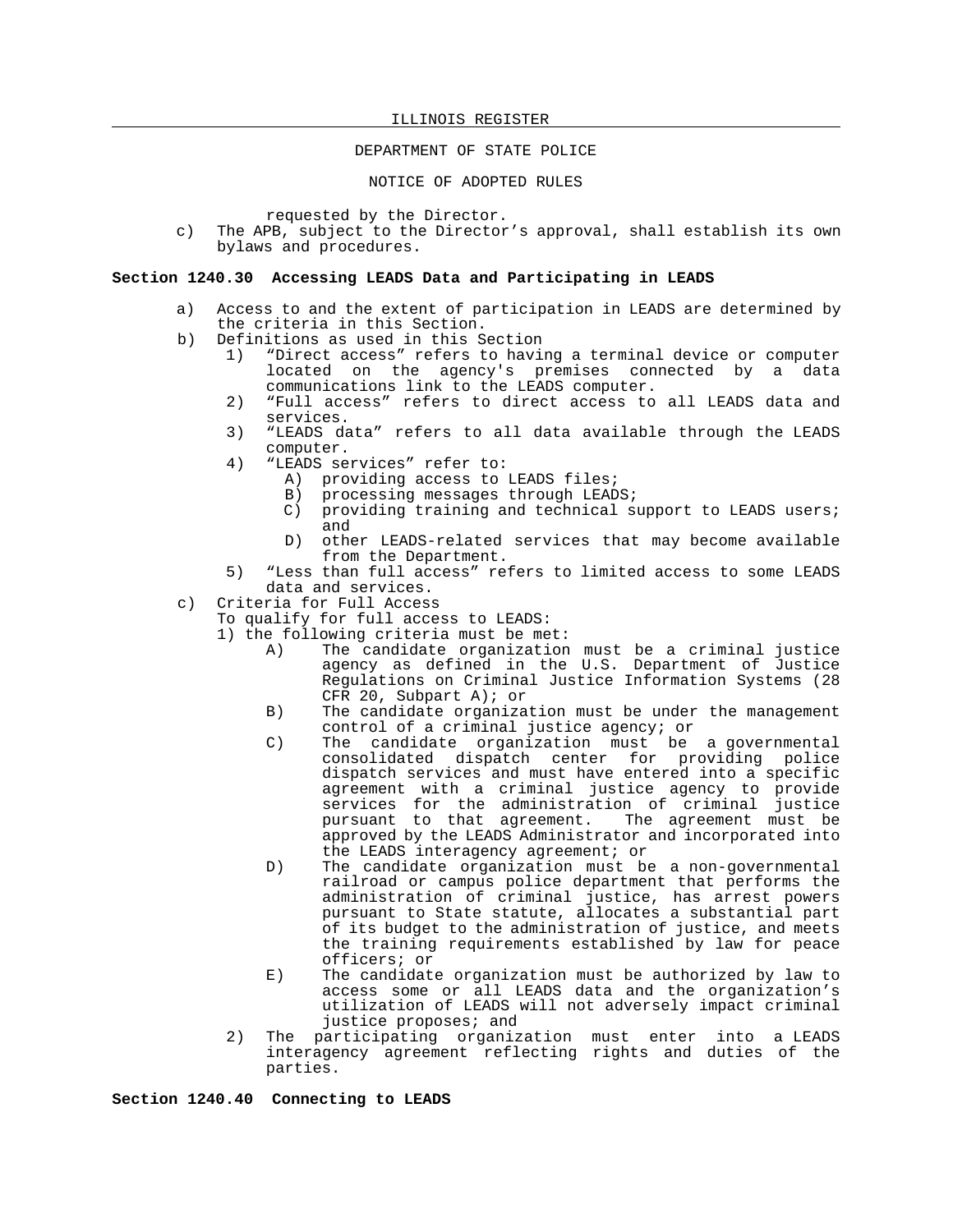## DEPARTMENT OF STATE POLICE

## NOTICE OF ADOPTED RULES

- a) To connect to LEADS, an agency must have computer hardware and computer software, and be connected to a communications link to the LEADS Data Center in Springfield. For each of these requirements, there are various options. In addition, the agency must meet certain planning and administrative responsibilities.
	- 1) Notify LEADS Administrator

When an agency desires to participate in LEADS and meets the qualifications described in Section 1240.30 or when an agency wishes to change its method of connecting to LEADS, it must make a written request at least 90 days in advance of the desired connection date. The request must be sent to the LEADS Administrator and must state:

- A) When connection to LEADS is desired; and
- B) What equipment and connecting options are planned by the agency.
- 2) Arrange a Conference

The agency must arrange for a conference between its own representatives, any hardware or software vendors involved, and<br>the Department. The LEADS Administrator may waive the The LEADS Administrator may waive the requirement for a formal meeting if the vendor has previously demonstrated the ability to successfully interface with LEADS. The Department accepts no responsibility for misunderstanding of LEADS specifications and requirements that occurs between the local agency and its vendors.

b) The LEADS Administrator must approve the agency's hardware and software configuration prior to the agency connecting to LEADS.

# **Section 1240.50 LEADS Access Security**

- a) Each LEADS participating agency shall comply with the LEADS access security standards established by the Department.
- b) Personnel Security Requirements
	- 1) Thorough background screening of LEADS-related personnel is required by the employing agency. State and national criminal history record checks by fingerprint identification must be conducted for terminal operators, programmers, and other persons employed or utilized to effectuate access to or initiate transmission of LEADS and National Crime Information Center (NCIC) information, regardless of the frequency of access. A fingerprint-based background check must be performed on any person with direct access to LEADS. The agency shall submit both Illinois and FBI criminal justice applicant fingerprint inquiries to the Illinois State Police, Bureau of Identification.
	- 2) No persons will be permitted LEADS access unless they are of good character and have not been convicted of a felony or a crime involving moral turpitude under the laws of this or any other jurisdiction. Any person may have their LEADS access denied if charged with a felony or crime of moral turpitude under the laws of this or any other jurisdiction.
	- 3) No person may provide maintenance or technical services at or near LEADS equipment unless they are of good character and have not been convicted of a felony or a crime involving moral turpitude under the laws of this or any other jurisdiction. Any persons may have their authority to provide maintenance or technical services at or near LEADS equipment denied if charged with a felony or a crime involving moral turpitude under the laws of this or any other jurisdiction.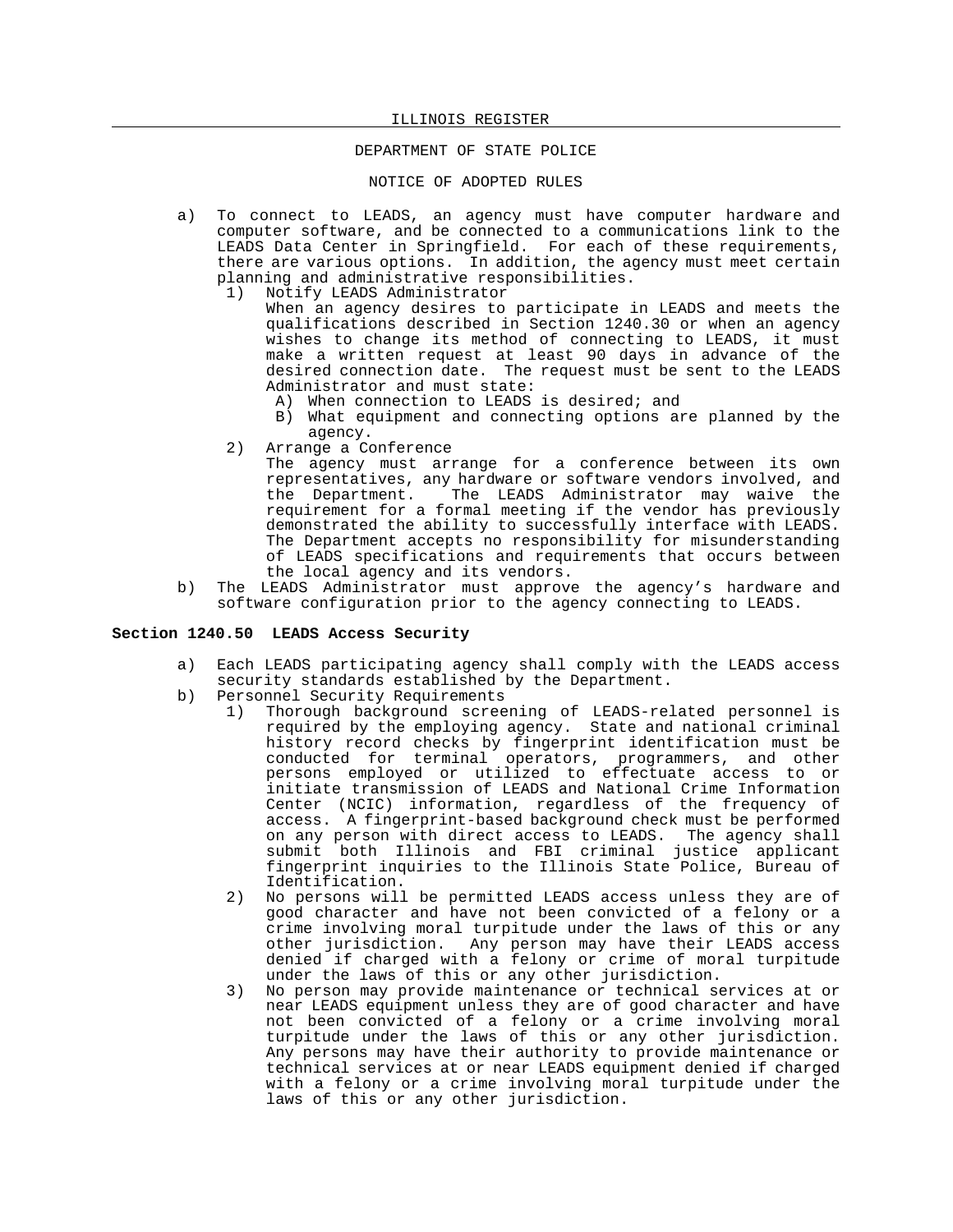# DEPARTMENT OF STATE POLICE

## NOTICE OF ADOPTED RULES

- 4) LEADS operators shall use the terminal only for those purposes for which they are authorized. The individual receiving a request for criminal justice information must ensure the person requesting the information is authorized to receive the data.
- 5) Each participating criminal justice agency must have appropriate written standards for discipline of LEADS and NCIC policy violators.
- c) Site Management Requirements

Each LEADS agency must ensure that all LEADS computer devices are placed in a location under the direct control and supervision of authorized criminal justice personnel and are inaccessible to the public or persons not qualified to either operate, view, or possess LEADS and/or NCIC transmitted or received data. The computer site and/or terminal area must have adequate physical security to protect against any unauthorized personnel gaining access to the computer equipment or to any of the stored data.

## **Section 1240.60 Computerized Hot Files (CHF) Records**

- a) CHF Maintenance
	- 1) Any agency that has entered records into the CHF must ensure that its terminal is operated on a 24-hour-per-day basis by certified LEADS operators.
	- 2) Each LEADS record must be supported by an investigative document, active warrant, or complaint. No LEADS entry shall be made solely on a telephone report by the alleged victim or owner. Documents supporting LEADS records must be available on a 24-hour-per-day basis to the terminal operator, either by direct access or telephone inquiry, for purposes of case confirmation, quality control, validation, record maintenance, etc.
	- 3) Each agency must enter information into LEADS or ensure information has been entered into LEADS as soon as the facts are known and sufficient identifiers are available to permit the establishment of a LEADS record.
	- 4) All warrants will be immediately entered into LEADS by the responsible agency within 24 hours after receiving reliable information sufficient to permit the establishment of a LEADS record unless entry is delayed by emergency operational needs.
	- 5) Each agency assumes responsibility for the accuracy of the records entered under its authority. The accuracy of LEADS records must be double-checked by a second party within 24 hours after entry. That verification will ensure the available cross-checks (e.g., vehicle identification/license numbers) were made and that data in the LEADS record matches<br>the data in the investigative report. Each agency will the data in the investigative report. cooperate with LEADS quality control efforts by modifying or removing records that are incorrect or invalid. An agency must take action with respect to an incorrect or invalid record as soon as possible and no later than the end of the shift or work period during which notification is received. The Department (through "Serious Error" messages) has the right to remove any record where a substantial question exists concerning the validity or accuracy of the record.
	- 6) Each agency will respond to inquiries for confirmation from other agencies relative to the validity and currency of its LEADS records based on the level of priority requested, either urgent or routine.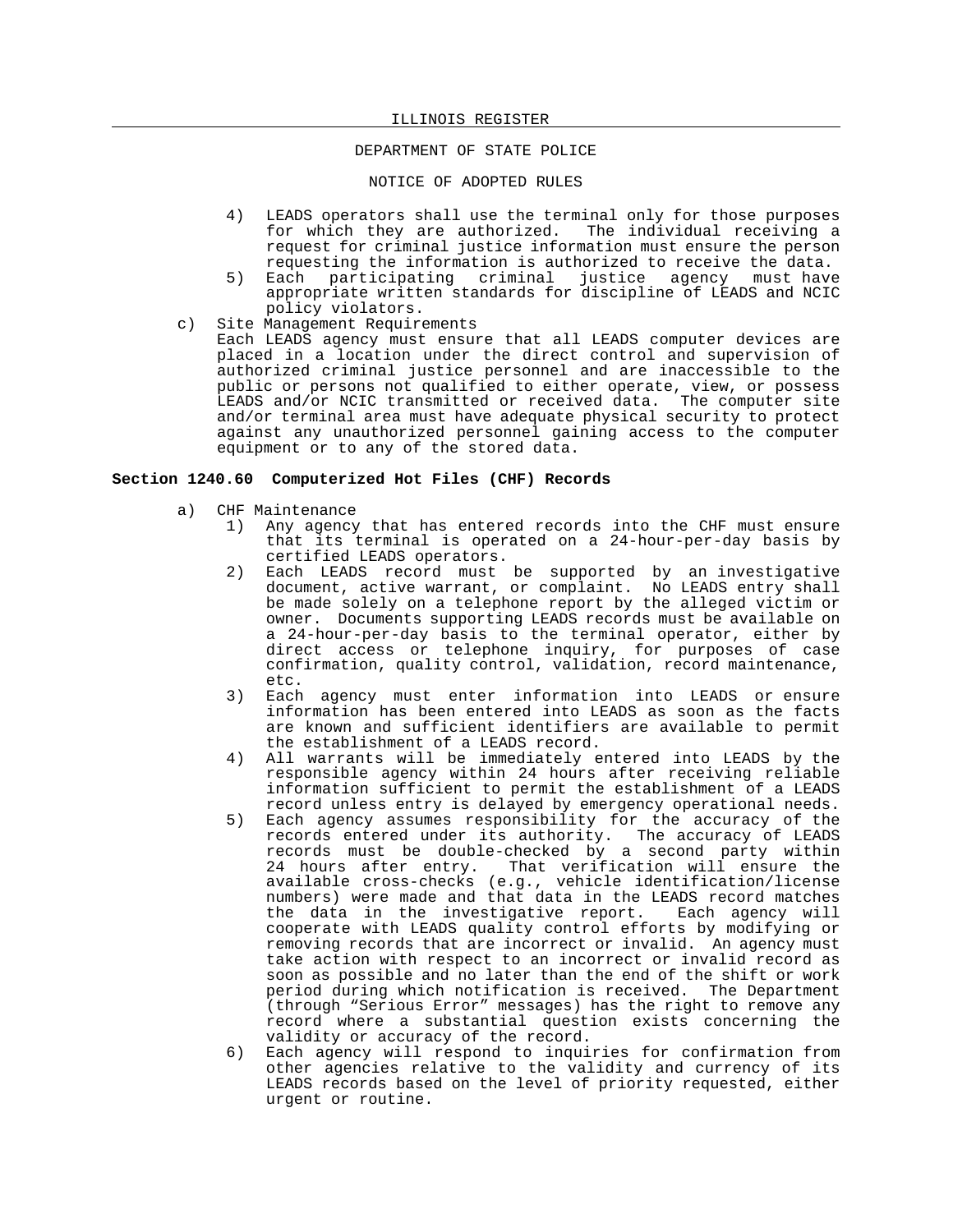# DEPARTMENT OF STATE POLICE

NOTICE OF ADOPTED RULES

7) Each agency will promptly cancel an entry when the agency is notified or when it becomes aware that the legal intent of its entry has been satisfied, i.e., stolen property has been recovered or the suspect has been apprehended or returned. The agency that entered a record is responsible for the accuracy of that record.

### **Section 1240.70 Validation of CHF Records**

- a) A record is valid if the CHF data in the agency's LEADS records are supported by documentation maintained by the agency.
- b) CHF records in LEADS must be immediately removed when no longer valid. Promptness in entering, modifying, voiding, and cancelling records is essential to maintaining the integrity of the LEADS files.
- c) All agencies having records in the LEADS CHF shall participate in the LEADS record quality-control activities initiated by the Department.

## **Section 1240.80 Dissemination of Data Obtained Through LEADS**

- a) The LEADS network and LEADS data shall not be used for personal purposes.
- b) Personal or unofficial messages shall not be transmitted.
- c) LEADS data shall not be sold.
- d) LEADS data shall not be disseminated to any individual or organization that is not legally authorized to have access to the information.

## **Section 1240.90 Administrative and Training Responsibilities**

- All LEADS agencies must meet the following administrative responsibilities:<br>a) Appoint LEADS Agency Coordinator
	- Appoint LEADS Agency Coordinator
		- 1) Every LEADS terminal agency is required to appoint one employee as its LEADS Agency Coordinator. Immediately upon appointment, the name of this person must be submitted to the LEADS Administrator.
		- 2) The minimum requirements for the appointed LEADS Agency Coordinator are:
			- A) Must be an employee under the direct management control of the agency head;
			- B) Must be certified through the LEADS User Certification Program prior to appointment and remain in certified status during time of appointment; and
			- C) Must be thoroughly familiar with all LEADS regulations, policies, capabilities, and procedures.
		- 3) The duties of the LEADS Agency Coordinator include, but are not limited to:
			- A) Serve as liaison with Department personnel;
			- B) Coordinate training of all agency personnel on LEADS capabilities, procedures, regulations, and policies;
			- C) Assist the agency head to ensure all LEADS regulations and policies are followed; and
			- D) Provide input to LEADS personnel of the Department regarding problems and ideas for improvement of and changes to LEADS.
		- 4) Immediately upon the termination or reassignment of the LEADS Agency Coordinator, the agency head must appoint a new LEADS Agency Coordinator and notify the LEADS Administrator of the appointment.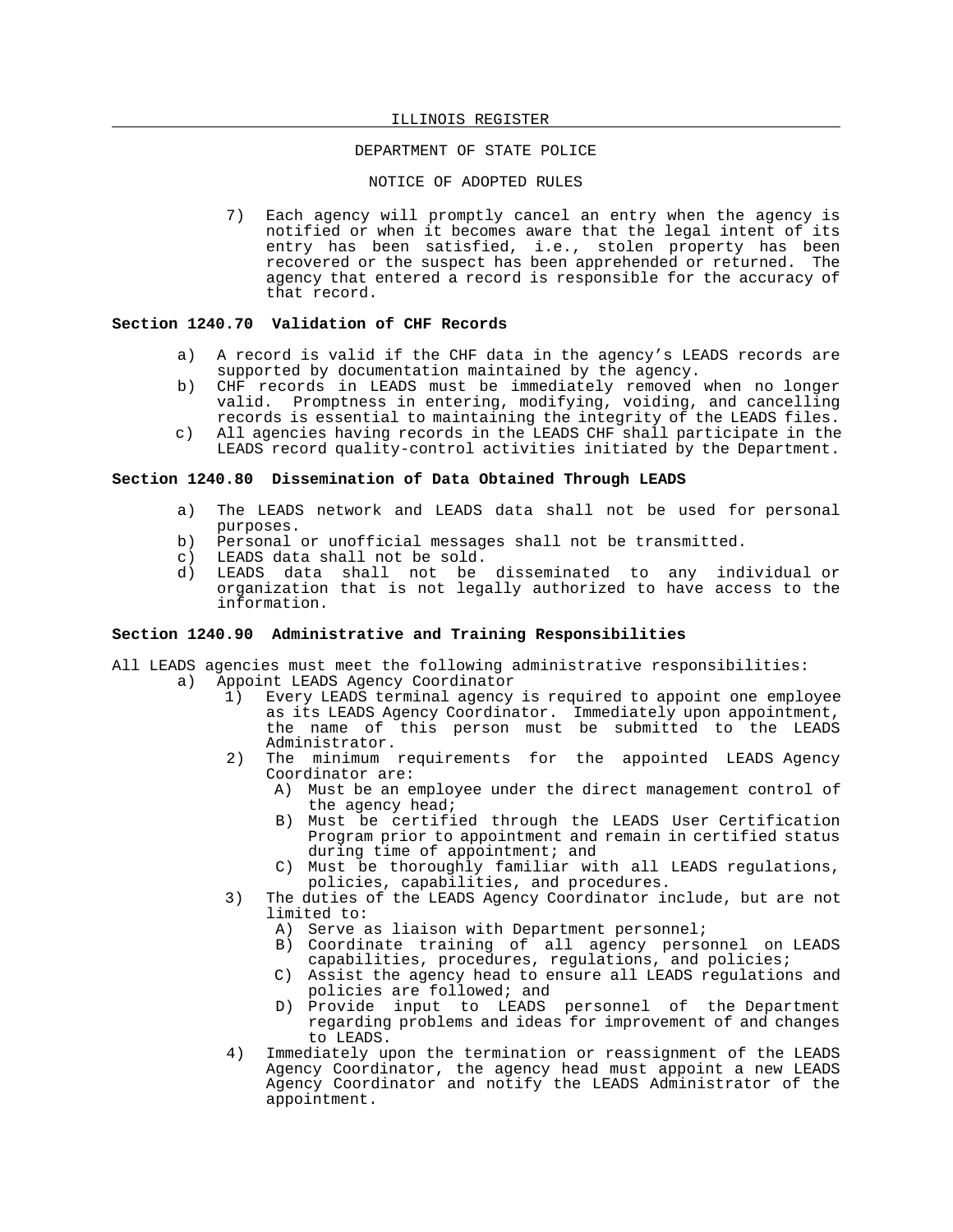## DEPARTMENT OF STATE POLICE

NOTICE OF ADOPTED RULES

- b) Training Requirements
	- 1) LEADS user certification is mandatory for all LEADS agency personnel who have full access or less-than-full access to LEADS functions.
	- 2) LEADS User Certification Program training is administered by the Department.
	- 3) User certification is awarded after successful completion of the LEADS User Certification Program and satisfaction of all its requirements for the level of access sought.
	- 4) Each full access and less-than-full access LEADS user must be functionally retested and recertified according to the LEADS Operator Certification Program.
	- 5) Each LEADS agency shall maintain records of all LEADS training, testing, and proficiency affirmation.
	- 6) Each agency shall provide basic LEADS training to all indirect users of LEADS and criminal justice practitioners (within six months after employment or assignment) for which the agency provides LEADS service.
	- 7) Each LEADS agency shall provide continuing access to information concerning changes or enhancements to LEADS to all indirect users of LEADS and criminal justice practitioners who utilize LEADS.
	- 8) Each LEADS agency shall provide basic LEADS training regarding functionality, regulations, policy, audits, sanctions, and related civil liability to criminal justice administrators and upper-level managers within the agency.
	- 9) User certification may be suspended or revoked by the Department for violation or non-compliance with laws, rules, regulations, or procedures. An individual whose certification is to be suspended or revoked will be informed of the reason for the action and the evidence supporting it. The individual will be provided an opportunity to respond prior to a suspension or revocation.

## **Section 1240.100 LEADS Terminal Agency Audits**

- a) Each LEADS terminal agency will be audited periodically by the Department. The agency will be notified prior to the audit.
- b) The LEADS Agency Coordinator or designee must be present to assist the Department and make available all agency files, logs, or any other documentation required to be examined.
- c) Following the audit, each LEADS terminal agency will receive a written analysis detailing the findings, recommendations, discussions, and requirements for compliance generated by the audit.
- d) If an agency is found not in compliance with LEADS/NCIC policy, the agency head must respond in writing to the LEADS Administrator within 30 days after receiving the audit report with a plan of action that will place the agency within policy guidelines. Upon completion of these corrective measures, the agency head must notify the LEADS Administrator in writing that the agency has accomplished its planned objectives and is now in full compliance with LEADS/NCIC policy and regulations.
- e) If the head of an agency not in compliance with LEADS/NCIC policy fails to respond in writing to the LEADS Administrator within 30 days after receiving an audit report with a plan of action that will place the agency within policy guidelines or if the agency head fails to notify the LEADS Administrator in writing that the agency has accomplished its planned objectives and is now in full compliance